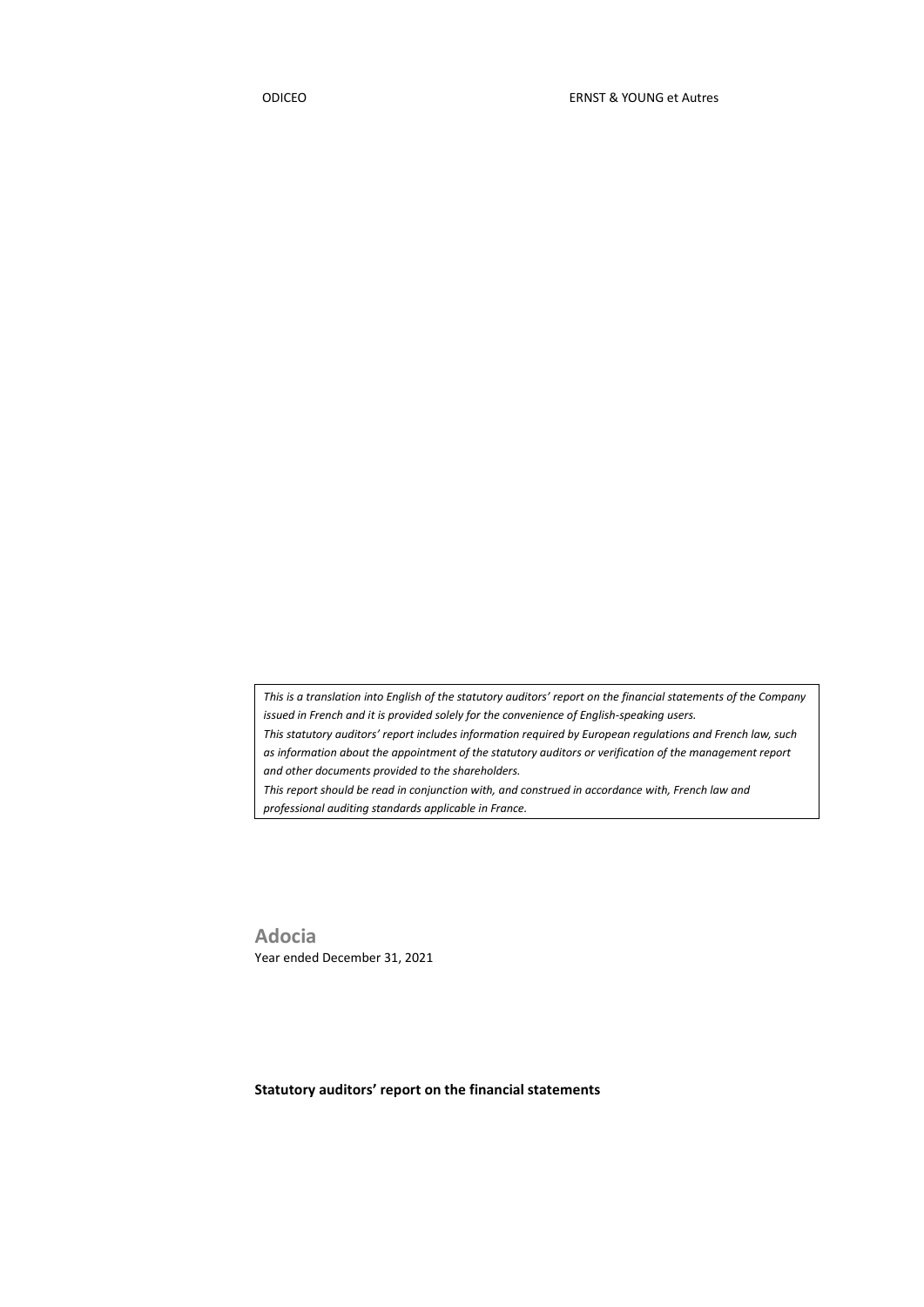#### **ODICEO**

115, boulevard de Stalingrad CS 52038 69616 Villeurbanne S.A. au capital de € 275 000 430 130 393 R.C.S. Lyon

Commissaire aux Comptes Membre de la compagnie régionale de Lyon-Riom

#### **ERNST & YOUNG et Autres**

Tour Oxygène 10-12, boulevard Marius Vivier Merle 69393 Lyon Cedex 03 S.A.S. à capital variable 438 476 913 R.C.S. Nanterre

Commissaire aux Comptes Membre de la compagnie régionale de Versailles et du Centre

**Adocia** Year ended December 31, 2021

#### **Statutory auditors' report on the financial statements**

To the Annual General Meeting of Adocia,

#### **Opinion**

In compliance with the engagement entrusted to us by your Annual General Meeting, we have audited the accompanying financial statements of Adocia for the year ended December 31, 2021.

In our opinion, the financial statements give a true and fair view of the assets and liabilities and of the financial position of the Company as at December 31, 2021 and of the results of its operations for the year then ended in accordance with French accounting principles.

The audit opinion expressed above is consistent with our report to the Audit Committee.

#### **Basis for Opinion**

#### **Audit Framework**

We conducted our audit in accordance with professional standards applicable in France. We believe that the audit evidence we have obtained is sufficient and appropriate to provide a basis for our opinion.

Our responsibilities under those standards are further described in the *Statutory Auditors' Responsibilities for the Audit of the Financial Statements* section of our report.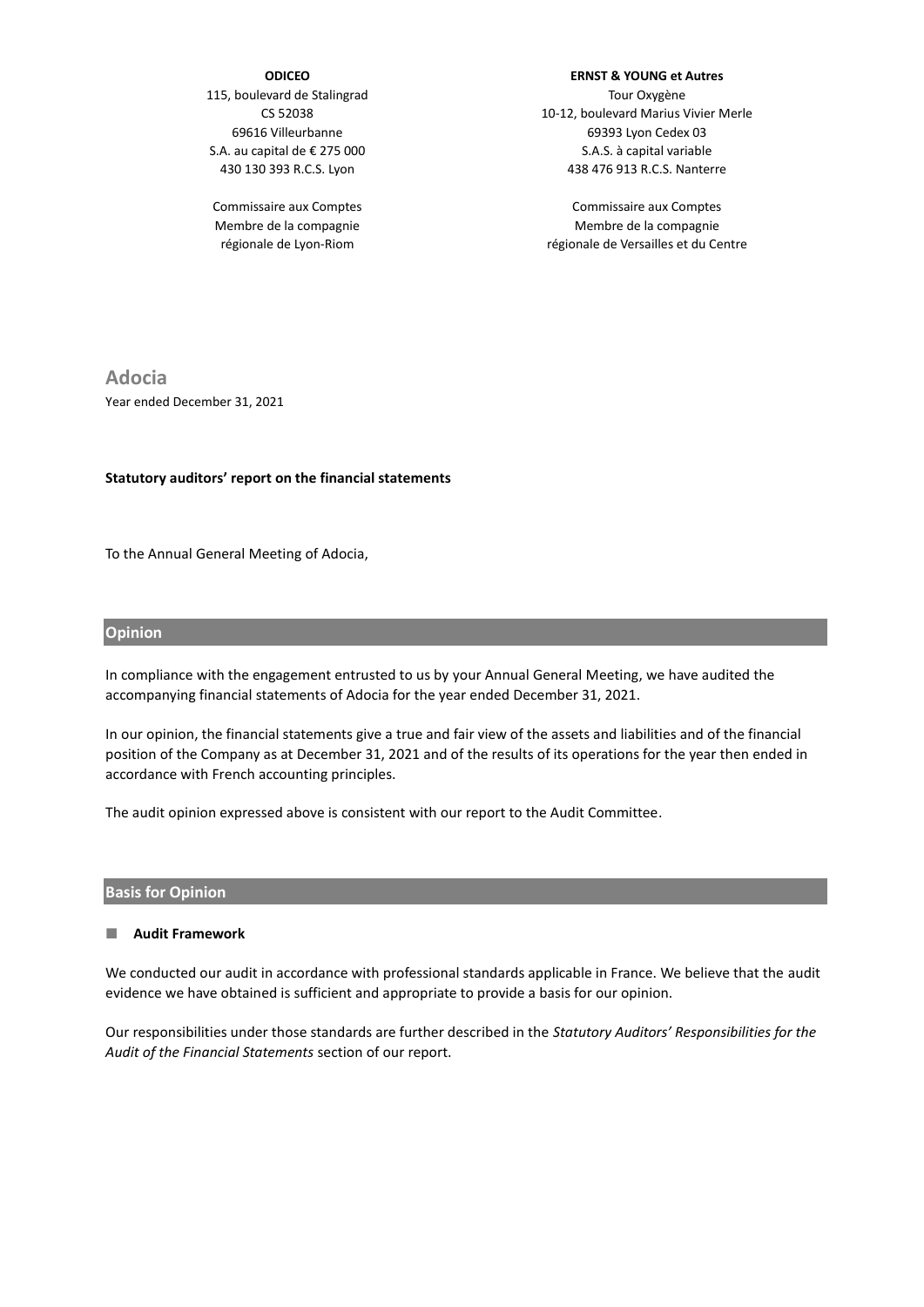#### **Independence**

We conducted our audit engagement in compliance with the independence requirements of the French Commercial Code *(Code de commerce)* and the French Code of Ethics for Statutory Auditors *(Code de déontologie de la profession de commissaire aux comptes)* for the period from January 1, 2021 to the date of our report, and specifically we did not provide any prohibited non-audit services referred to in Article 5(1) of Regulation (EU) No. 537/2014.

### **Emphasis of Matter(s)**

We draw your attention to the following matter described in Note "4.3.3.1 Accounting rules and methods" to the annual financial statements relating to the assumptions retained to ensure going concern basis. Our opinion is not modified in respect of this matter.

### **Justification of Assessments - Key Audit Matters**

Due to the global crisis related to the COVID-19 pandemic, the financial statements for this period have been prepared and audited under special circumstances. Indeed, this crisis and the exceptional measures taken in the context of the health emergency have had numerous consequences for companies, particularly on their operations and their financing, and have led to greater uncertainties regarding their future prospects. Some of these measures, such as travel restrictions and remote working, have also had an impact on companies' internal organization and on the performance of audits.

It is in this complex, evolving context that, in accordance with the requirements of Articles L. 823-9 and R. 823-7 of the French Commercial Code *(Code de commerce)* relating to the justification of our assessments, we inform you of the key audit matters relating to risks of material misstatement that, in our professional judgment, were of most significance in our audit of the financial statements of the current period, as well as how we addressed those risks.

We determined that there were no key audit matters to communicate in our report.

### **Specific Verifications**

We have also performed, in accordance with professional standards applicable in France, the specific verifications required by laws and regulations.

### **Information given in the management report and in the other documents with respect to the financial position and the financial statements provided to the shareholders**

We have no matters to report as to the fair presentation and the consistency with the financial statements of the information given in the Board of Directors' management report and in the other documents with respect to the financial position and the financial statements provided to the shareholders.

We attest the fair presentation and the consistency with the financial statements of the information relating to payment deadlines mentioned in Article D. 441-6 of the French Commercial Code (*Code de commerce*).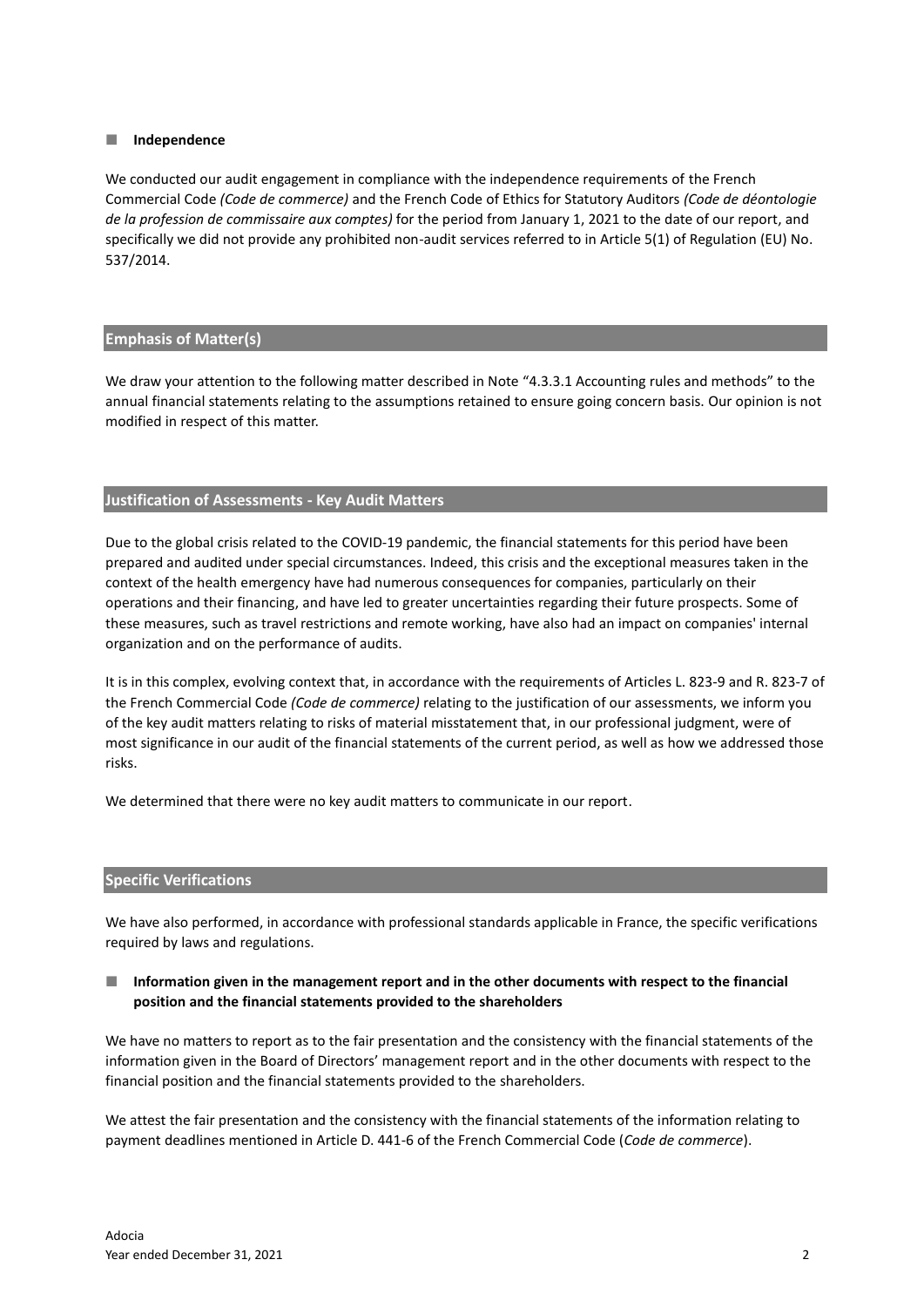# **Report on Corporate Governance**

We attest that the Board of Directors' Report on Corporate Governance sets out the information required by Articles L. 225-37-4 and L. 22-10-10 and L. 22-10-9 of the French Commercial Code (*Code de commerce*).

Concerning the information given in accordance with the requirements of Article L. 22-10-9 of the French Commercial Code *(Code de commerce)* relating to the remuneration and benefits received by, or allocated to the members of the Executive Board and any other commitments made in their favor, we have verified its consistency with the financial statements, or with the underlying information used to prepare these financial statements and, where applicable, with the information obtained by your Company from companies controlled thereby, included in the consolidation scope. Based on these procedures, we attest the accuracy and fair presentation of this information.

With respect to the information relating to items that your Company considered likely to have an impact in the event of a takeover bid or exchange offer, provided pursuant to Article L. 22-10-11 of the French Commercial Code (*Code de commerce*), we have agreed this information to the source documents communicated to us. Based on these procedures, we have no observations to make on this information.

# **Other information**

In accordance with French law, we have verified that the required information concerning the purchase of investments and controlling interests and the identity of the shareholders and holders of voting rights has been properly disclosed in the management report.

# **Report on Other Legal and Regulatory Requirements**

### **Format of preparation of the financial statements included in the annual financial report**

We have also verified, in accordance with the professional standard applicable in France relating to the procedures performed by statutory auditors regarding the annual and consolidated financial statements prepared in the European single electronic format, that the preparation of the financial statements included in the annual financial report mentioned in Article L. 451-1-2, I of the French Monetary and Financial Code (*Code monétaire et financier*), prepared under the CEO's responsibility, complies with the single electronic format defined in Commission Delegated Regulation (EU) No. 2019/815 of 17 December 2018. Regarding annual financial statements, our work includes verifying that the tagging thereof complies with the format defined in the abovementioned regulation.

On the basis of our work, we conclude that the preparation of the financial statements included in the annual financial report complies, in all material respects, with the European single electronic format.

### **Appointment of the Statutory Auditors**

We were appointed as statutory auditors of Adocia by Decision of the Sole Shareholder of July 31, 2006 for ODICEO and by your Annual General Meeting held on October 24, 2011 for ERNST & YOUNG et Autres.

As at December 31, 2021, ODICEO was in the sixteenth year of uninterrupted engagement and ERNST & YOUNG et Autres was in the eleventh year of total uninterrupted engagement, which is the tenth year since securities of the Company were admitted to trading on a regulated market, respectively.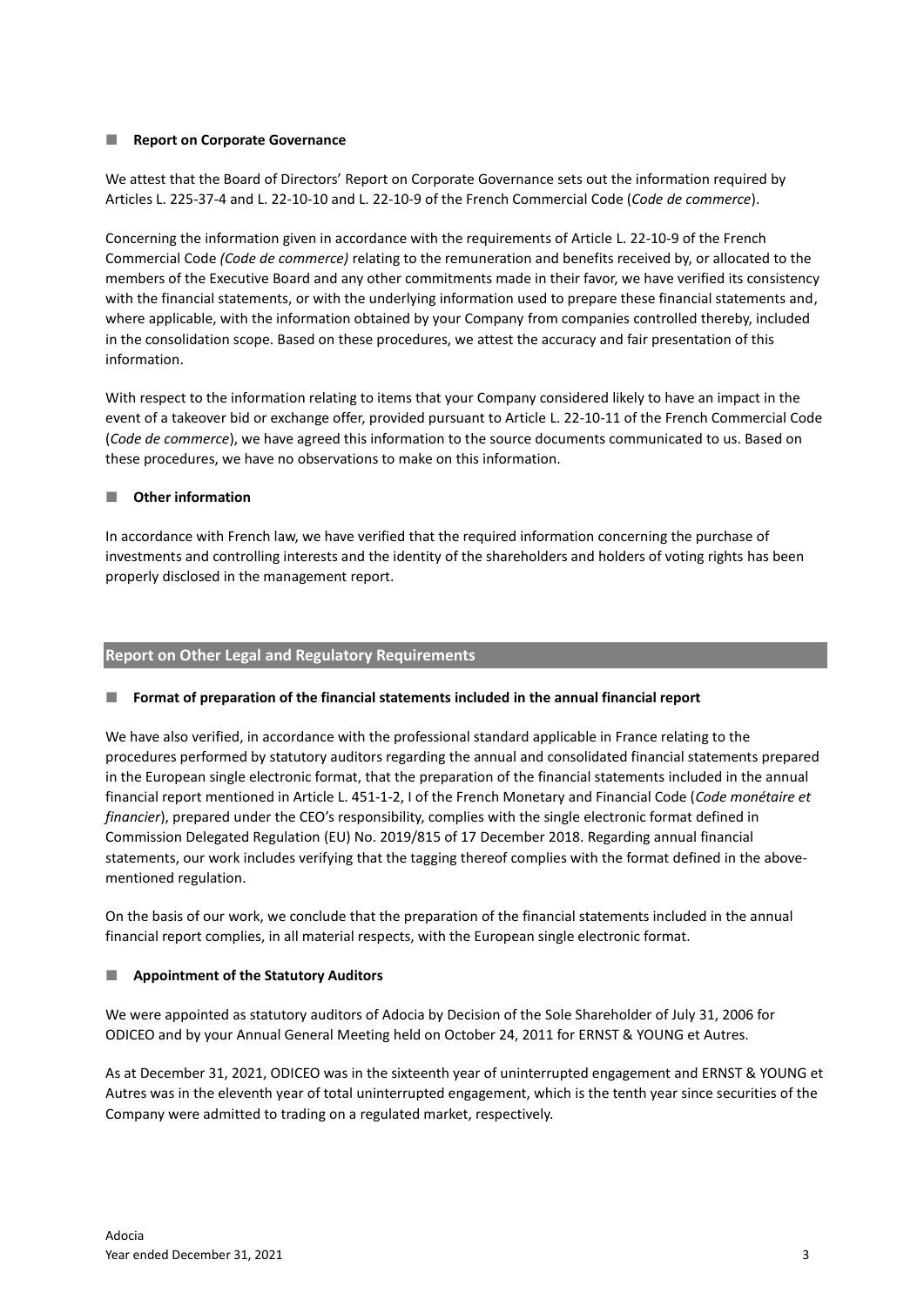### **Responsibilities of Management and Those Charged with Governance for the Financial Statements**

Management is responsible for the preparation and fair presentation of the financial statements in accordance with French accounting principles and for such internal control as Management determines is necessary to enable the preparation of financial statements that are free from material misstatement, whether due to fraud or error.

In preparing the financial statements, Management is responsible for assessing the Company's ability to continue as a going concern, disclosing, as applicable, matters related to going concern and using the going concern basis of accounting unless it is expected to liquidate the Company or to cease operations.

The Audit Committee is responsible for monitoring the financial reporting process and the effectiveness of internal control and risk management systems and where applicable, its internal audit, regarding the accounting and financial reporting procedures.

The financial statements were approved by the Board of Directors.

# **Statutory Auditors' Responsibilities for the Audit of the Financial Statements**

# **Objectives and audit approach**

Our role is to issue a report on the financial statements. Our objective is to obtain reasonable assurance about whether the financial statements as a whole are free from material misstatement. Reasonable assurance is a high level of assurance, but is not a guarantee that an audit conducted in accordance with professional standards will always detect a material misstatement when it exists. Misstatements can arise from fraud or error and are considered material if, individually or in the aggregate, they could reasonably be expected to influence the economic decisions of users made on the basis of these financial statements.

As specified in Article L. 823-10-1 of the French Commercial Code *(Code de commerce)*, our statutory audit does not include assurance on the viability of the Company or the quality of management of the affairs of the Company.

As part of an audit conducted in accordance with professional standards applicable in France, the statutory auditor exercises professional judgment throughout the audit and furthermore:

- Identifies and assesses the risks of material misstatement of the financial statements, whether due to fraud or error, designs and performs audit procedures responsive to those risks, and obtains audit evidence considered to be sufficient and appropriate to provide a basis for his opinion. The risk of not detecting a material misstatement resulting from fraud is higher than for one resulting from error, as fraud may involve collusion, forgery, intentional omissions, misrepresentations, or the override of internal control.
- ► Obtains an understanding of internal control relevant to the audit in order to design audit procedures that are appropriate in the circumstances, but not for the purpose of expressing an opinion on the effectiveness of the internal control.
- ► Evaluates the appropriateness of accounting policies used and the reasonableness of accounting estimates and related disclosures made by Management in the financial statements.